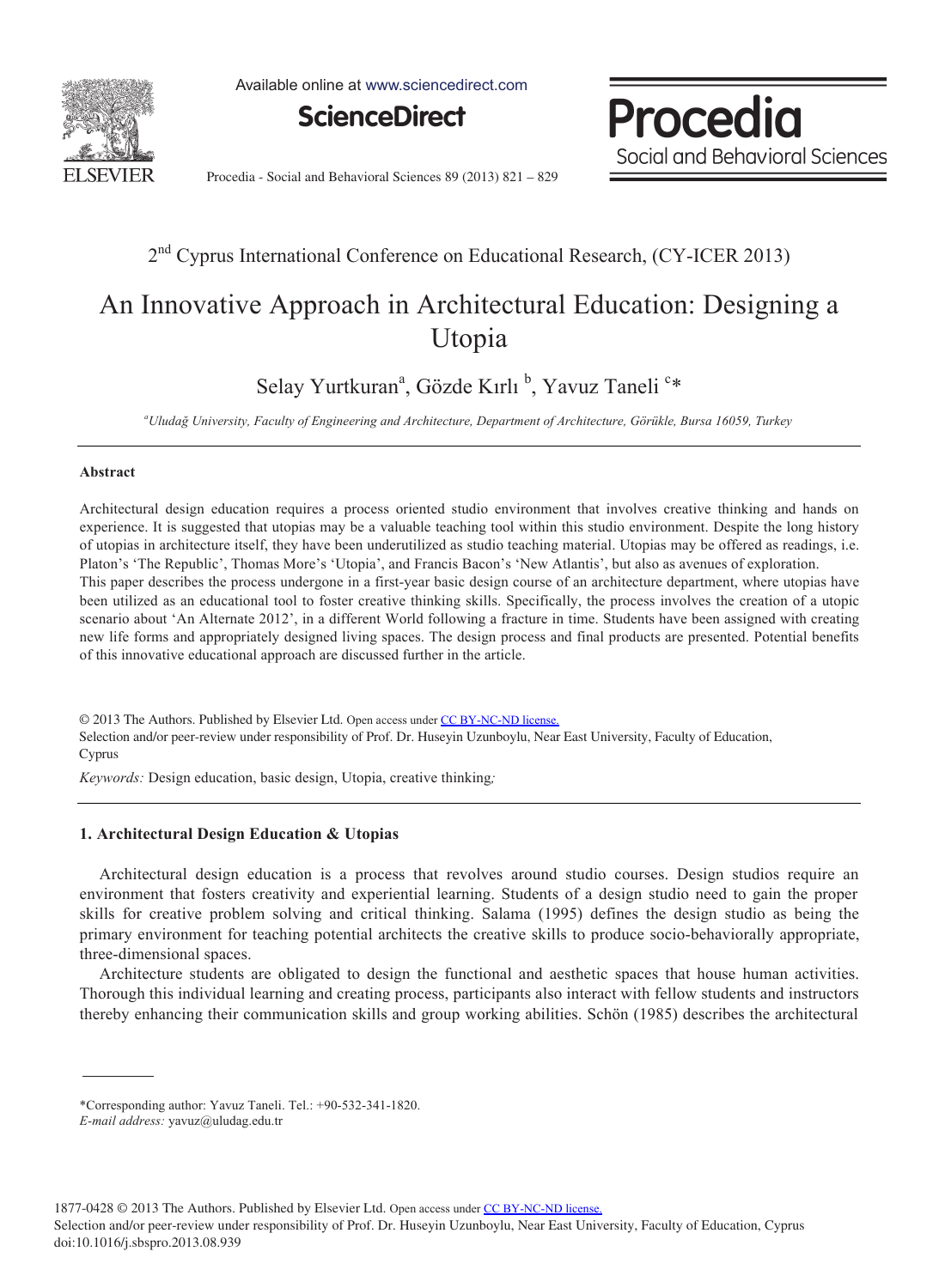studio as a prototype of 'education for artistry and problem-setting'. He also states that the design studio environment is a place for students to learn both about designing and about learning to design (Schön 1985).

In this context of producing a creative environment for design students, utopias may become a tool to foster creative thinking. Utopia is the name of a fictional island, that theoretically has a perfect socio-political and legal system that is designed by the writer Thomas More, and described in the book with the same name 'Utopia' in 1516. Utopia comes from the ancient Greek word 'ou' meaning 'not' and 'topos' meaning 'place' (Liddell and Scott 1889). Utopic thinking and creation has a long history, starting from the third century BC; with Plato's 'The Republic', then through the early and modern periods with Thomas More's 'Utopia', Francis Bacon's 'New Atlantis', William Morris' 'News from Nowhere', to a recent work that was produced in the last century such as Italo Calvino's 'Invisible Cities' (Halpin 2001).

For decades, science and philosophy have been in search for the ideal city and an ideal socio-economic and cultural organism within that city. These utopic thoughts and creations originated some widely known urban utopias. These utopias suggested new ways of life, communication, mobilization, production, and consumption, as well as new architectural spaces (Yurtkuran 2010). In 1925, Le Corbusier created a new vision for Paris named after an automobile manufacturer (Fondation Le Corbusier, 1925). 'The Plan Voisin' dealt with unfavorable conditions of the city; however, was met with criticism for offering class-based stratification, among other drawbacks. In 1964 Ron Herron proposed the 'Walking City' made up of robotic structures, congregating to share resources (Herron 1964). Both visions provide excellent examples of utopian thinking in urban architectural design.

Utopias were also used in the art of cinema. Considered the first futuristic movie, 'Metropolis' is a demonstrative example for an urban utopia. In 1927, Fritz Lang pushed the edges of technicality of that era and created a 'perfect' urban 'dis-utopia' ('dystopia' as is commonly used), which can be denoted as a dilemma. The city Metropolis can be defined as 'cold', 'mechanic', and 'cruel', as it emotionally consumes the people of Metropolis (Figure 1). The movie has an epic that communicates the real sociological disparities of the 1920's within the context of pressure, reform, and peace (Newman 2005).



Figure 1. A Scene from Metropolis, 1927 (Void Manufacturing, 2008).

In 1982, Ridley Scott directed the 29 million dollar budgeted blockbuster Blade Runner, which was inspired by the 1968 book 'Do Androids Dream of Electric Sheep?' by Philip K. Dick. The work is another example of iconic utopia scenarios (Figure 3) (Barry 2005).